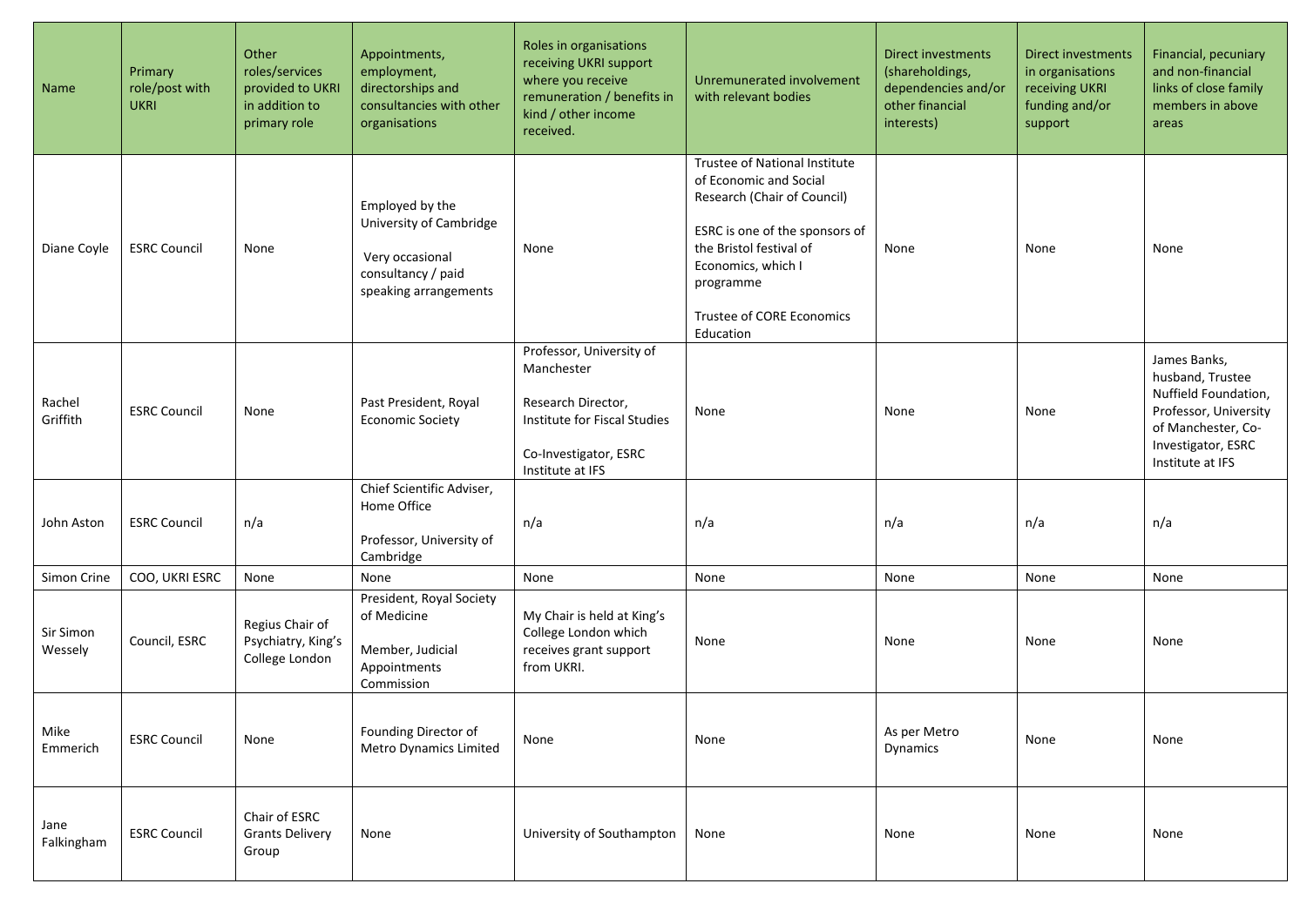| Name                       | Primary<br>role/post with<br><b>UKRI</b>            | Other<br>roles/services<br>provided to UKRI<br>in addition to<br>primary role                                                                                                                         | Appointments,<br>employment,<br>directorships and<br>consultancies with other<br>organisations                                                                                                                                                                | Roles in organisations<br>receiving UKRI support<br>where you receive<br>remuneration / benefits in<br>kind / other income<br>received. | Unremunerated involvement<br>with relevant bodies                                                                                                                                                                    | Direct investments<br>(shareholdings,<br>dependencies and/or<br>other financial<br>interests) | Direct investments<br>in organisations<br>receiving UKRI<br>funding and/or<br>support | Financial, pecuniary<br>and non-financial<br>links of close family<br>members in above<br>areas                                           |
|----------------------------|-----------------------------------------------------|-------------------------------------------------------------------------------------------------------------------------------------------------------------------------------------------------------|---------------------------------------------------------------------------------------------------------------------------------------------------------------------------------------------------------------------------------------------------------------|-----------------------------------------------------------------------------------------------------------------------------------------|----------------------------------------------------------------------------------------------------------------------------------------------------------------------------------------------------------------------|-----------------------------------------------------------------------------------------------|---------------------------------------------------------------------------------------|-------------------------------------------------------------------------------------------------------------------------------------------|
| Jennifer<br>Rubin          | <b>ESRC</b><br>Executive<br>Chair                   | <b>UKRI Champion:</b><br>Equality,<br>Diversity and<br>Inclusion<br>Challenge Lead:<br><b>Healthy Ageing</b><br>Challenge Lead:<br><b>Next Generation</b><br><b>Public Services</b>                   | Professor of Public<br>Policy, King's<br>College London<br>Transport,<br>Research and<br>Innovation Board;<br>OSCHR.                                                                                                                                          | Professor of Public Policy,<br>King's College London                                                                                    | Transport Research and<br>Innovation Board, member<br>OSCHR, member<br>NATO Taskforce on Ethnic<br>Intolerance in the Military<br><b>Board of Victoria University</b><br>Wellington, School of<br>Government, member | N/A                                                                                           | None                                                                                  | Spouse; David<br>Halpern - Chief<br>Executive of<br><b>Behavioural Insights</b><br><b>Team and National</b><br>Advisor on 'What<br>Works' |
| Alison Park                | Director of<br>Research,<br>ESRC                    | None                                                                                                                                                                                                  | 5% appointment at<br>UCL Institute of<br>Education.<br>Role focuses on<br>PhD supervision<br>and input into<br>development of<br><b>UCL Impact Case</b><br>Studies for<br>REF2021.                                                                            | None                                                                                                                                    | Advisory Board of the LSE<br>Centre for the Analysis of<br>Social Exclusion. Absent<br>myself for any<br>discussions about potential<br>ESRC funding bids.                                                           | None                                                                                          | None                                                                                  | None                                                                                                                                      |
| Melinda C.<br><b>Mills</b> | <b>ESRC Executive</b><br>Council                    | Member, NHS<br>Digital Research<br><b>Advisory Group</b><br>Panel Chair, Early<br>Life Cohort<br><b>Advisory Group</b><br>Panel Chair,<br><b>Business</b><br><b>Engagement Task</b><br>& Finish Group | <b>Dutch National Science</b><br>Council (NWO, de<br>Nederlandse Organisatie<br>voor Wetenschappelijk<br>Onderzoek), member<br>non-Executive<br><b>Supervisory Council</b><br>(Raad von Toezicht)<br>Director, Levehulme<br>Centre for Demographic<br>Science | N/A                                                                                                                                     | N/A                                                                                                                                                                                                                  | N/A                                                                                           | N/A                                                                                   | N/A                                                                                                                                       |
| Paul<br>Nightingale        | Director of<br>Strategy and<br>Partnerships<br>ESRC | None                                                                                                                                                                                                  | 0.2 FTE University of<br>Sussex, Professor of<br>Strategy<br><b>Visiting Professor Cass</b><br><b>Business School</b>                                                                                                                                         | 0.2 FTE University of<br>Sussex, Professor of<br>Strategy                                                                               | Fellow Academy of Social<br>Science                                                                                                                                                                                  | None                                                                                          | None                                                                                  | None                                                                                                                                      |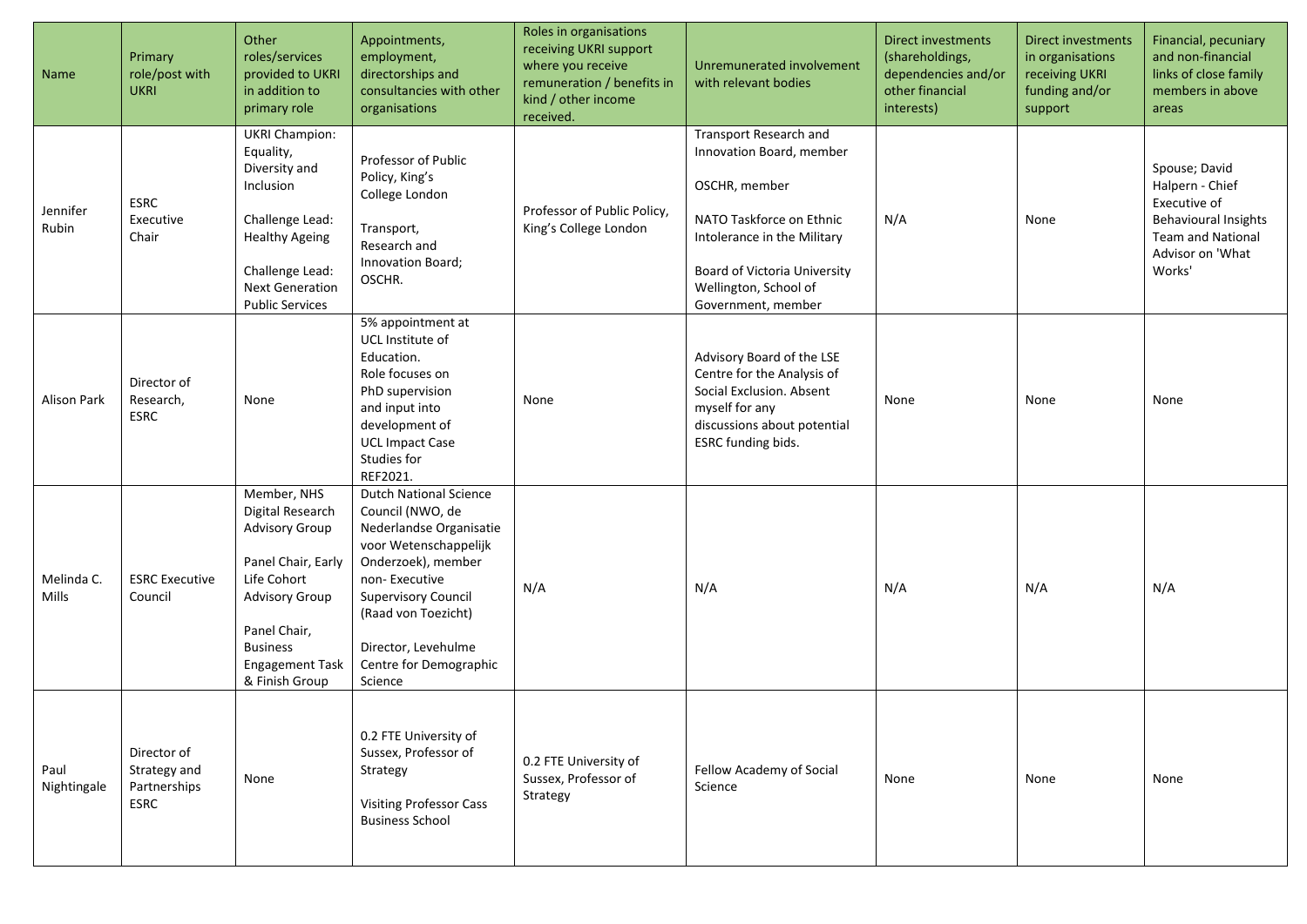| Name                 | Primary<br>role/post with<br><b>UKRI</b>     | Other<br>roles/services<br>provided to UKRI<br>in addition to<br>primary role                                                                                                                                                                                                | Appointments,<br>employment,<br>directorships and<br>consultancies with other<br>organisations                               | Roles in organisations<br>receiving UKRI support<br>where you receive<br>remuneration / benefits in<br>kind / other income<br>received. | Unremunerated involvement<br>with relevant bodies                                                                                                                                                                                                                                                                                                                      | Direct investments<br>(shareholdings,<br>dependencies and/or<br>other financial<br>interests) | <b>Direct investments</b><br>in organisations<br>receiving UKRI<br>funding and/or<br>support                                                                                         | Financial, pecuniary<br>and non-financial<br>links of close family<br>members in above<br>areas       |
|----------------------|----------------------------------------------|------------------------------------------------------------------------------------------------------------------------------------------------------------------------------------------------------------------------------------------------------------------------------|------------------------------------------------------------------------------------------------------------------------------|-----------------------------------------------------------------------------------------------------------------------------------------|------------------------------------------------------------------------------------------------------------------------------------------------------------------------------------------------------------------------------------------------------------------------------------------------------------------------------------------------------------------------|-----------------------------------------------------------------------------------------------|--------------------------------------------------------------------------------------------------------------------------------------------------------------------------------------|-------------------------------------------------------------------------------------------------------|
| Sir Chris<br>Wormald | <b>ESRC Council</b>                          | None                                                                                                                                                                                                                                                                         | Permanent Secretary,<br>Department of Health<br>and Social Care                                                              | None                                                                                                                                    | Member of the Advisory<br>Council and Policy Fellow,<br>Centre for Science and Policy<br>Advisory Council,<br>University of Cambridge;<br>Visiting Fellow, Nuffield<br>College, University of Oxford;<br>Member of the Advisory<br>Council, Step up to Serve;<br>Member of the Advisory<br>Council, Bennett Institute for<br>Public Policy, University of<br>Cambridge | None                                                                                          | None                                                                                                                                                                                 | None                                                                                                  |
| Lasana<br>Harris     | <b>ESRC Council</b><br>member                | Expert Panel,<br>COVID-19 Rapid<br>Response Call<br>Psychology Co-<br>ordinator,<br>COVID-19 Rapid<br><b>Evidence Review</b><br><b>Steering Group</b><br>Member, Review<br>of the PH.D. in<br>Social Sciences<br>Panel Member,<br>Celebrating<br><b>Impact Prize</b><br>2020 | Associate Professor,<br><b>University College</b><br>London<br>Consultant, Edelman<br>Communications<br>Consultant, Unilever | Associate Professor,<br>University College London                                                                                       | N/A                                                                                                                                                                                                                                                                                                                                                                    | N/A                                                                                           | N/A                                                                                                                                                                                  | N/A                                                                                                   |
| Emma<br>Gordon       | Director,<br>Strategic Hub<br>(ADR UK), ESRC | None                                                                                                                                                                                                                                                                         | None                                                                                                                         | None                                                                                                                                    | None                                                                                                                                                                                                                                                                                                                                                                   | I own non-controlling<br>shares in Urtek<br>Holdings Ltd.                                     | I own non-<br>controlling shares<br>in Urtek Holdings<br>Ltd., which wholly<br>owns Riskaware<br>Ltd., a company<br>which may at times<br>receive UKRI<br>funding and/or<br>support. | My husband is an<br>owner / Director of<br>Urtek Holdings Ltd,<br>and a Director of<br>Riskaware Ltd. |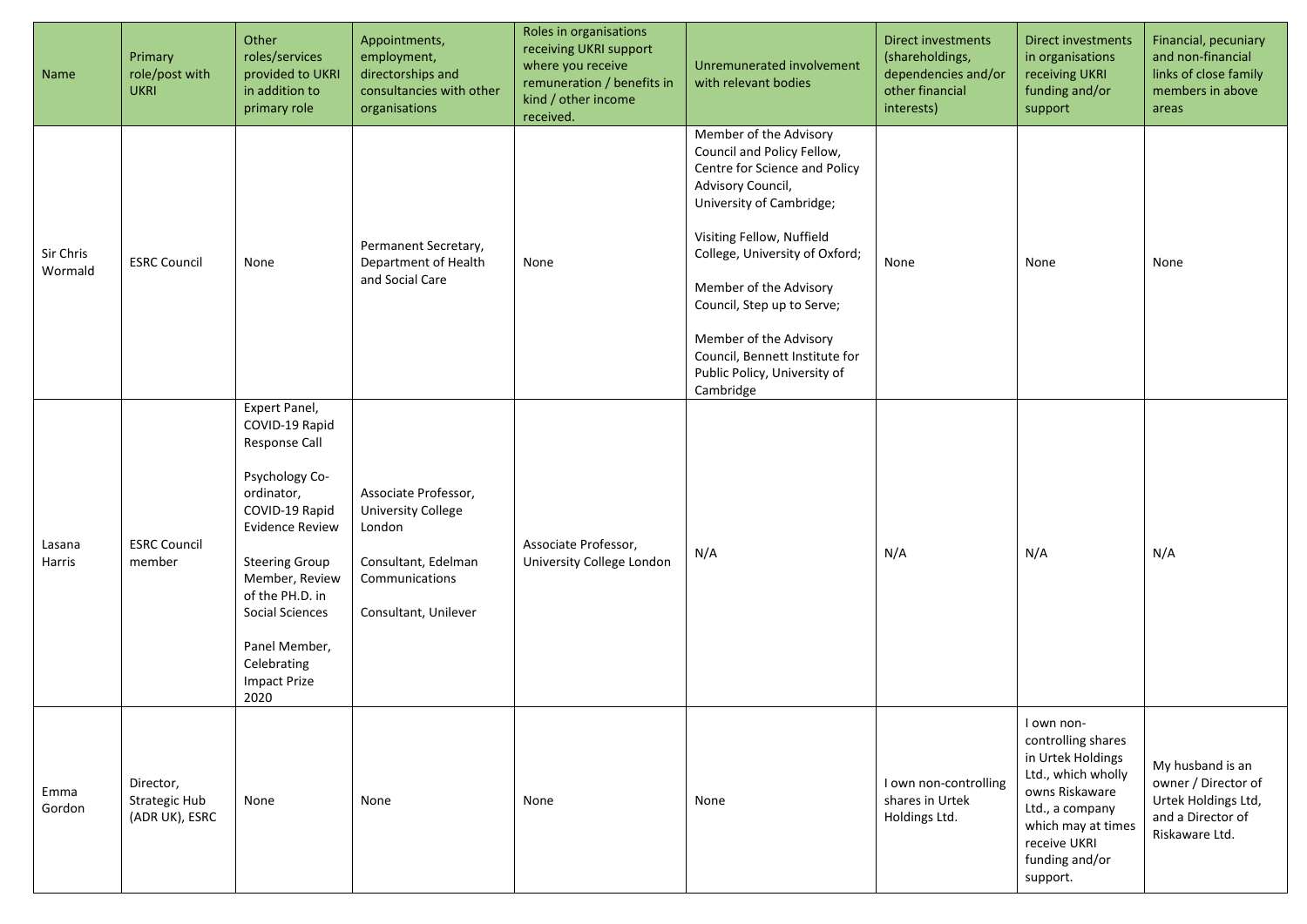| Name              | Primary<br>role/post with<br><b>UKRI</b> | Other<br>roles/services<br>provided to UKRI<br>in addition to<br>primary role | Appointments,<br>employment,<br>directorships and<br>consultancies with other<br>organisations | Roles in organisations<br>receiving UKRI support<br>where you receive<br>remuneration / benefits in<br>kind / other income<br>received.                 | Unremunerated involvement<br>with relevant bodies                                                                                                                                                                                                                                                                                                                                                                                                                                                                                                                                               | Direct investments<br>(shareholdings,<br>dependencies and/or<br>other financial<br>interests) | Direct investments<br>in organisations<br>receiving UKRI<br>funding and/or<br>support | Financial, pecuniary<br>and non-financial<br>links of close family<br>members in above<br>areas |
|-------------------|------------------------------------------|-------------------------------------------------------------------------------|------------------------------------------------------------------------------------------------|---------------------------------------------------------------------------------------------------------------------------------------------------------|-------------------------------------------------------------------------------------------------------------------------------------------------------------------------------------------------------------------------------------------------------------------------------------------------------------------------------------------------------------------------------------------------------------------------------------------------------------------------------------------------------------------------------------------------------------------------------------------------|-----------------------------------------------------------------------------------------------|---------------------------------------------------------------------------------------|-------------------------------------------------------------------------------------------------|
| Anna<br>Vignoles  | Council<br>member                        | Rotator                                                                       | Trustee of the<br>Nuffield<br>Foundation (2015-)<br>remunerated                                | 1. Professor of<br>Education,<br>University of<br>Cambridge<br>2. ESRC Council<br>3. Rotator Advising<br>on Data<br>Infrastructure (2<br>days per week) | <b>ESRC Peer Review College</b><br>Member of the ESRC<br>Administrative Data Research<br>Partnership Research<br>Advisory Group and<br>Programme Delivery Board,<br>2019-<br>Fellow of The British Academy<br>(2017-) unremunerated<br>Board Member, Cambridge<br>Enterprise (2019-)<br>unremunerated<br>Advisory board member for<br>The Sutton Trust (2015-)<br>unremunerated<br>Member of Department for<br><b>Education Advisory Group on</b><br>T levels, 2018.<br>Advisor to a range of<br>government departments<br>including the Department for<br>Education and HM<br>Treasury (2002-) | Shares in Ferguson<br>plc (building firm)                                                     | None                                                                                  | None                                                                                            |
| Jeremy<br>Neathey | <b>ESRC Director of</b><br>Strategy      | None                                                                          | None                                                                                           | None                                                                                                                                                    | None                                                                                                                                                                                                                                                                                                                                                                                                                                                                                                                                                                                            | None                                                                                          | None                                                                                  | None                                                                                            |